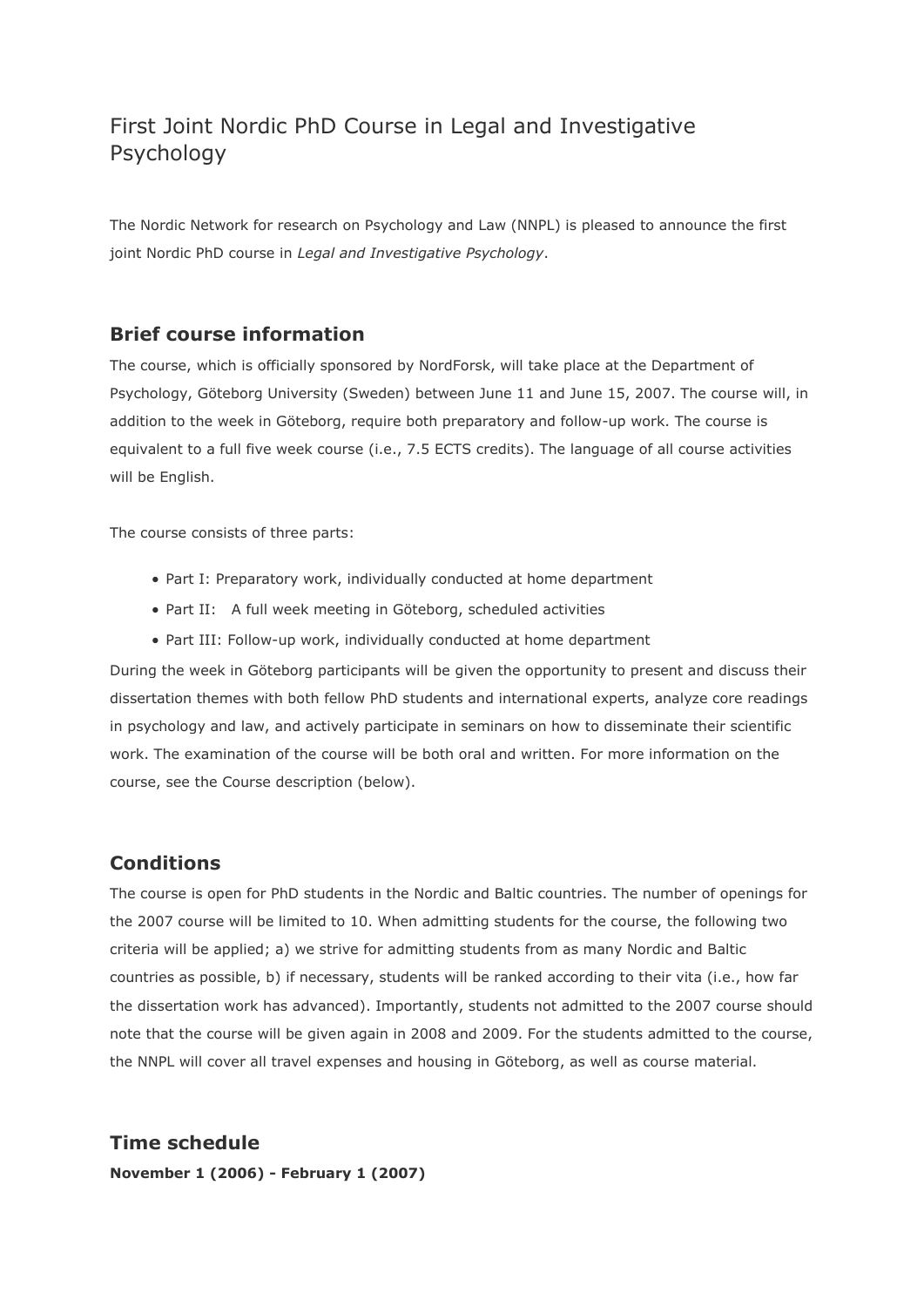the course is announced. That is, during this time window submissions from PhD students interested in participating in the course will be accepted. Each 'submission of interest' should (except from standard contact details) include: a) a brief CV, b) a short description of the theme of the dissertation, and c) a separate document containing information on how far the student's dissertation work has advanced (as estimated by his or her scientific supervisor).

#### **15 February (2007)**

PhD students admitted to the course will be notified.

#### **15 April (2007)**

Students admitted to the course will receive course material, as well as instructions for their preparatory work, etc.

#### **11 June (2007) – 15 June (2007)**

Scheduled week in Göteborg (5 full days).

#### **1 September (2007)**

Deadline for the written part of the examination.

'Submissions of interest' should be sent by e-mail (subject-heading: "NNPL PhD Course") to:

Professor Pär Anders Granhag, **[pag@psy.gu.se](mailto:pag@psy.gu.se?subject=NNPL%20PhD%20Course)** or Dr Leif Strömwall, **[leif.stromwall@psy.gu.se](mailto:leif.stromwall@psy.gu.se?subject=NNPL%20PhD%20Course)**

### **Course Description**

GÖTEBORG UNIVERSITY Department of Psychology Graduate level studies

#### **LEGAL AND CRIMINOLOGICAL PSYCHOLOGY (7,5 ECTS)**